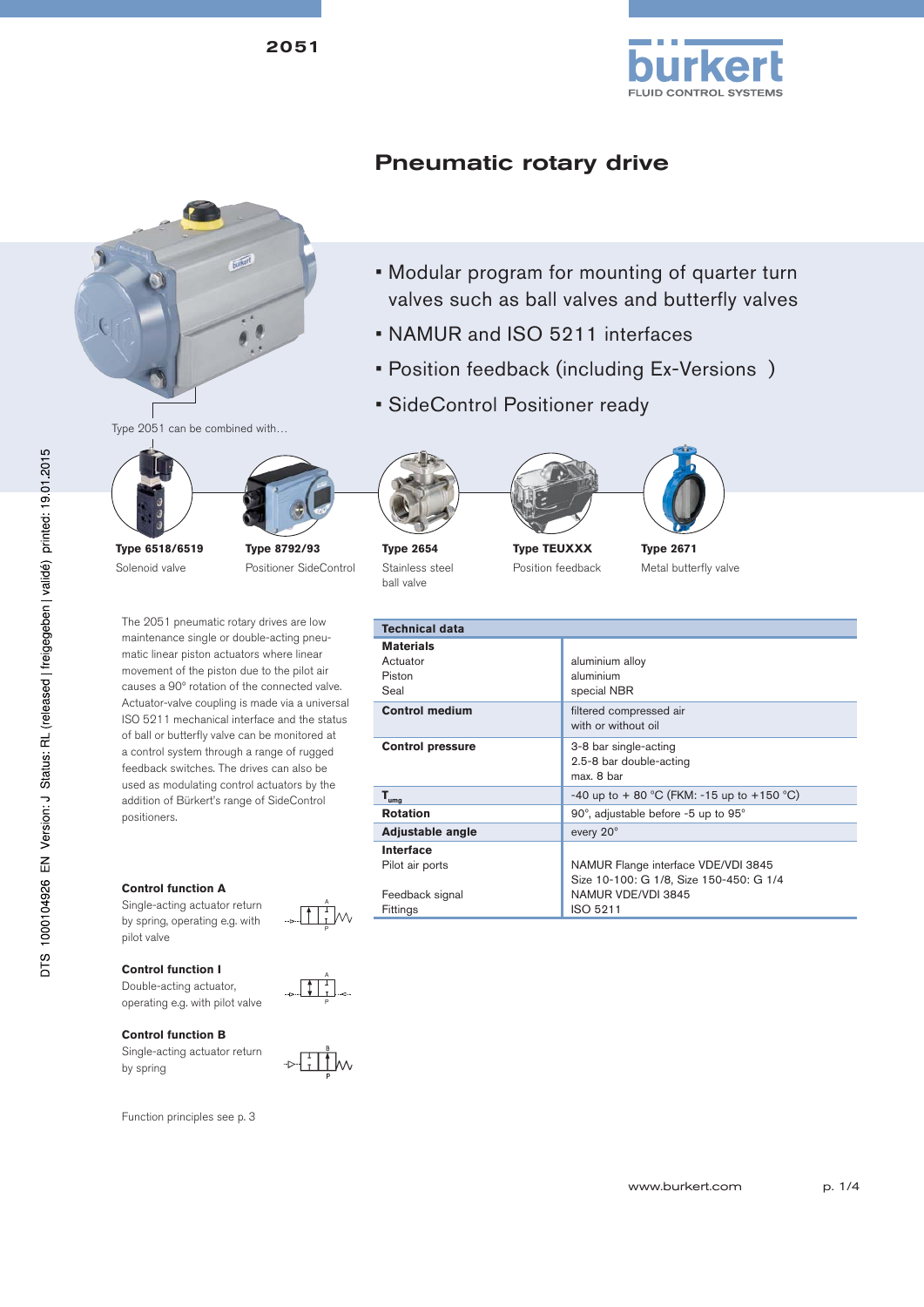## Ordering chart (other versions on request)

Double-acting actuator (Control function I)

|                   |      |      |      | Torque (Nm) dependent on control pressure |      | Air volume(I)  |                |         |         |     |         |
|-------------------|------|------|------|-------------------------------------------|------|----------------|----------------|---------|---------|-----|---------|
| Actuator-<br>size |      |      |      | Control pressure (bar)                    |      |                | Weight<br>[kg] | ρ.      |         |     |         |
|                   | 3    | 4    | 5    | 5,5                                       | 6    | $\overline{7}$ | 8              | opening | closing |     | Item    |
| 15                | 10   | 13.3 | 16.6 | 18.3                                      | 19.9 | 23.3           | 26.6           | 0.09    | 0.15    |     | 214 520 |
| 30                | 17.6 | 23.5 | 29.3 | 32                                        | 35.2 | 41             | 46.9           | 0.16    | 0.26    | 1.6 | 214 522 |
| 60                | 34.9 | 46.5 | 58.2 | 64                                        | 69.8 | 81.4           | 93.1           | 0.31    | 0.49    | 2.7 | 214 524 |
| 100               | 54.9 | 73.2 | 91.5 | 101                                       | 110  | 128            | 146            | 0.51    | 0.78    | 3.7 | 214 525 |
| 150               | 79.8 | 106  | 133  | 146                                       | 160  | 186            | 213            | 0.71    | 1.11    | 5.2 | 214 526 |
| 220               | 129  | 172  | 215  | 236                                       | 258  | 301            | 344            | 1.19    | 1.8     | 8   | 214 527 |
| 300               | 166  | 222  | 277  | 305                                       | 332  | 388            | 433            | 1.54    | 2.34    | 9.8 | 214 528 |

Single-acting actuator (Control function A, 6 spring packages per side)

|                              |                       |            |             | Torque (Nm) dependent on control pressure |             |            | Air volume(I) |              |         |         |                |                                  |                                  |
|------------------------------|-----------------------|------------|-------------|-------------------------------------------|-------------|------------|---------------|--------------|---------|---------|----------------|----------------------------------|----------------------------------|
|                              |                       |            |             | Control pressure (bar)                    |             |            |               |              |         |         |                |                                  |                                  |
|                              |                       | 5,5        |             | 6                                         |             | 8          |               | spring force |         |         |                |                                  |                                  |
| <b>Actuator size</b>         | $0^{\circ}$           | $90^\circ$ | $0^{\circ}$ | $90^\circ$                                | $0^{\circ}$ | $90^\circ$ | $90^\circ$    | $0^{\circ}$  | opening | closing | Weight<br>[kg] | ltem no.<br>(Control function A) | ltem no.<br>(Control function B) |
| 15                           | 10.2                  | 6.6        | 11.9        | 8.2                                       | 18.5        | 14.9       | 11.7          | 8.1          | 0.09    | 0.15    | 1.1            | 214 529                          | 214 537                          |
| 30                           | 18.9                  | 12         | 21.9        | 14.9                                      | 33.6        | 26.7       | 20.2          | 13.3         | 0.16    | 0.26    | 1.7            | 214 530                          | 214 538                          |
| 60                           | 37.5                  | 22.4       | 43.3        | 28.3                                      | 66.5        | 51.5       | 41.5          | 26.5         | 0.31    | 0.49    | 3.1            | 214 531                          | 214 539                          |
| 100                          | 56.7                  | 31.4       | 65.8        | 40.5                                      | 102         | 77.1       | 69.3          | 44           | 0.51    | 0.78    | 4.3            | 214 532                          | 214 540                          |
| 150                          | 85.4                  | 51.7       | 99          | 65                                        | 152         | 118        | 94.5          | 60.8         | 0.71    | 1.11    | 6.1            | 214 533                          | 214 541                          |
| 220                          | 138                   | 79         | 159         | 101                                       | 245         | 187        | 157           | 98.4         | 1.19    | 1.8     | 9.3            | 214 534                          | 214 542                          |
| 300                          | 179                   | 107        | 206         | 135                                       | 317         | 245        | 198           | 126          | 1.54    | 2.34    | 12             | 214 535                          | 214 543                          |
| 450                          | 281                   | 169        | 324         | 213                                       | 498         | 386        | 309           | 198          | 2.41    | 3.78    | 17             | 214 536                          | 214 545                          |
| Ordering chart - Accessories |                       |            |             |                                           |             |            |               |              |         |         |                |                                  |                                  |
|                              | <b>Specifications</b> |            |             |                                           |             |            |               |              |         |         |                |                                  |                                  |
| universal adapter for shaft  |                       |            |             |                                           |             |            |               |              | 787 338 |         |                |                                  |                                  |
| universal assembly bridge    |                       |            |             |                                           |             |            |               |              | 770 294 |         |                |                                  |                                  |

## Ordering chart – Accessories

| <b>Specifications</b>       | <u>o</u><br>Item |
|-----------------------------|------------------|
| universal adapter for shaft | 787 338          |
| universal assembly bridge   | 770 294          |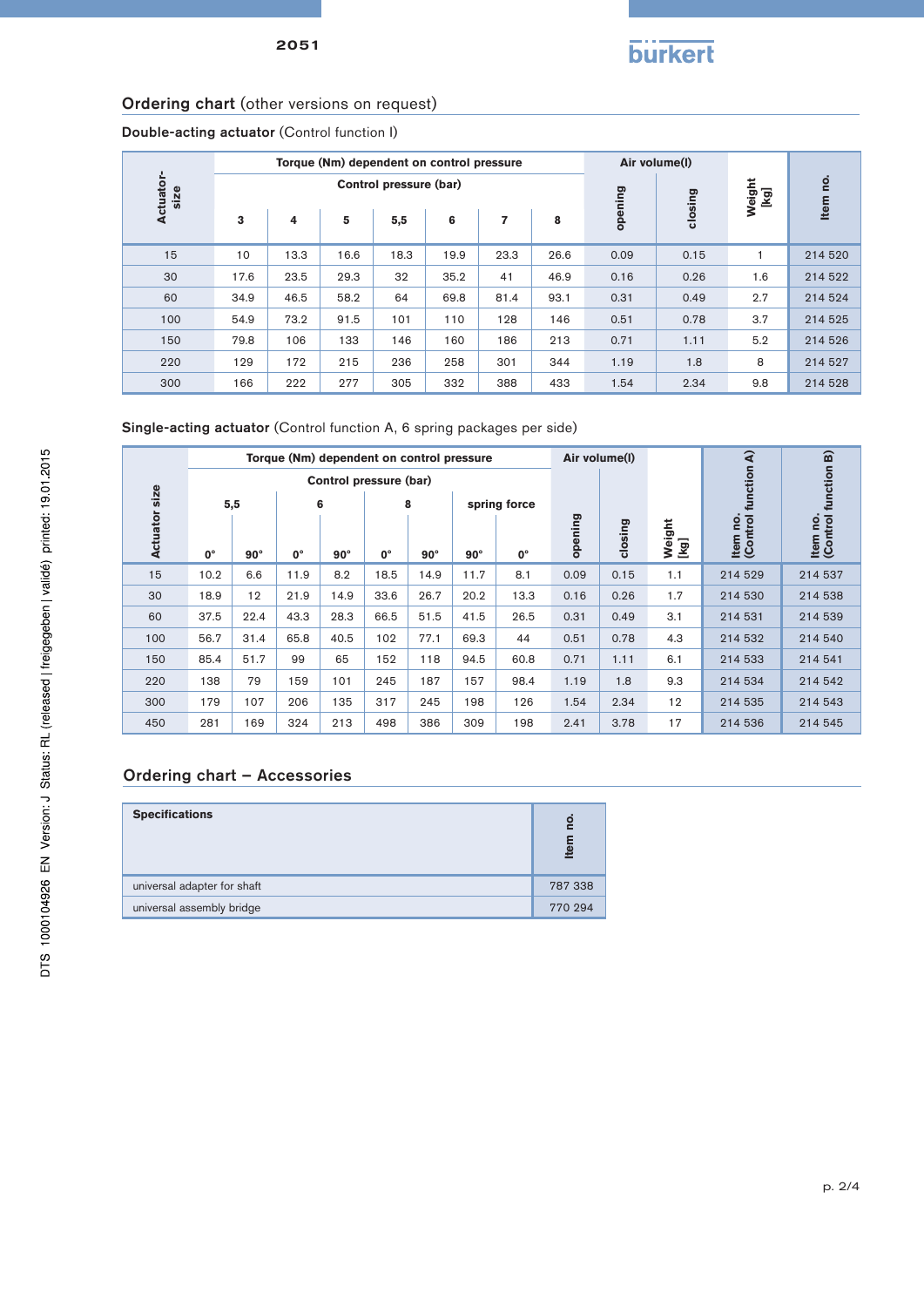

## Functional principle

### **Control function** A

Air supplied to Port "2" forces the pistons toward the actuator end caps, compressing the springs. A counter-clockwise rotation is achieved. Exhaust air exits from Port 4.

The loss of air pressure (air or electric failure) at Port "2" allows the springs to force the pistons inward. A clockwise rotation is achieved. Exhaust air exits from Port 2.



### **Control function** B

Is the opposite rotating direction of control function A.

### **Control function** I

Air supplied to port 2 forces the pistons towards the actuator end caps. A counterclockwise rotation is achieved. Exhaust air exits from Port 4.

Air supplied to Port 4 forces the pistons inward. A clockwise rotation is achieved. Exhaust air exits from Port 2.



Note: Top view